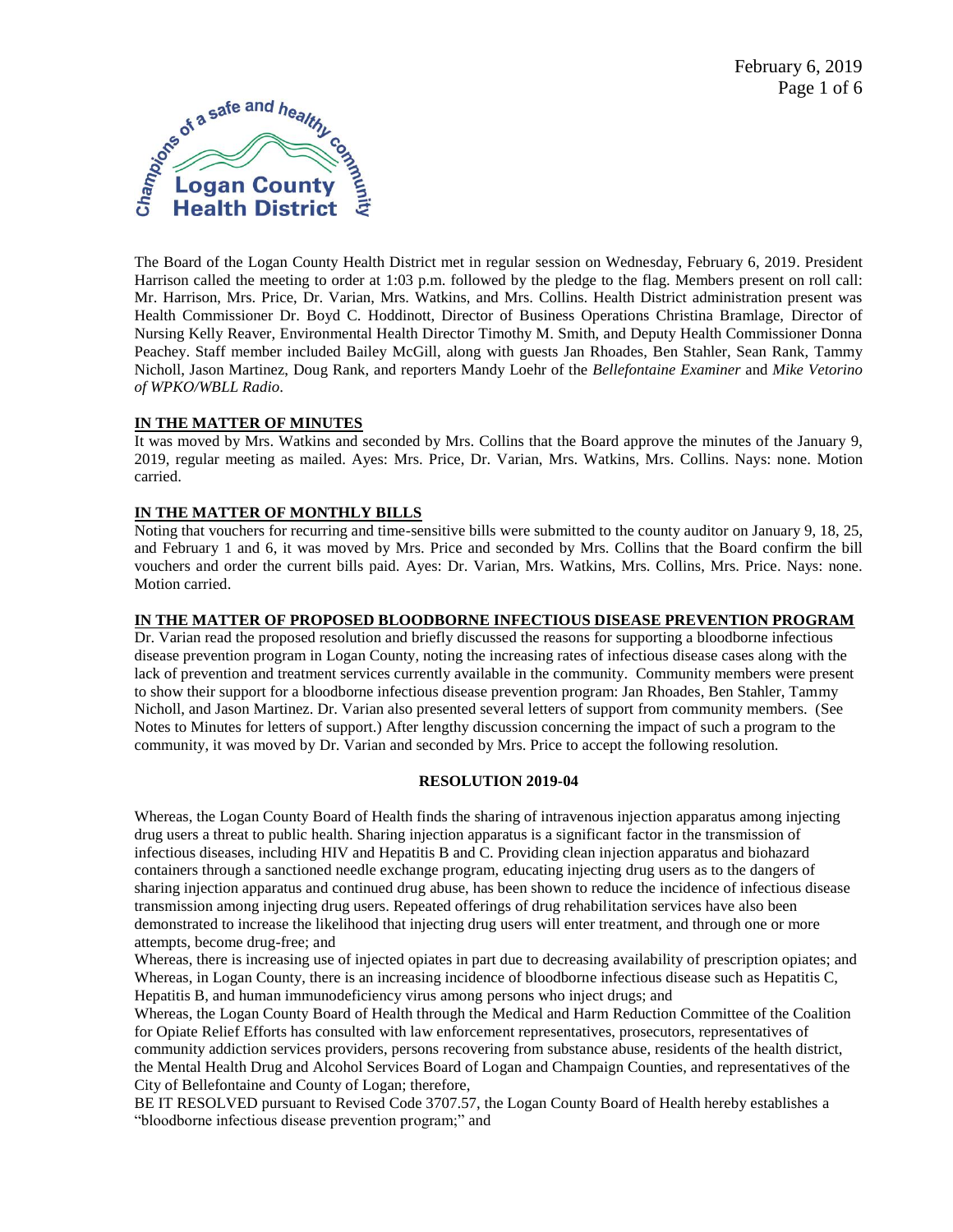BE IT FURTHER RESOLVED that the program shall do all of the following:

(1) If resources are available, provide on-site screening for bloodborne pathogens;

(2) Provide education to each program participant regarding exposure to bloodborne pathogens;

(3) Identify health and supportive services providers and substance abuse treatment programs available in the area served by the prevention program and, as appropriate, develop and enter into referral agreements with the identified providers and programs;

(4) Encourage each program participant to seek appropriate medical care, mental health services, substance abuse treatment, or social services and, as appropriate, make referrals to health and supportive services providers and substance abuse treatment programs with which the prevention program has entered into referral agreements;

(5) Use a recordkeeping system that ensures that the identity of each program participant remains anonymous;

(6) Comply with applicable state and federal laws governing participant confidentiality;

(7) Provide each program participant with documentation identifying the individual as an active participant in the program.

On roll call the vote was as follows: Mrs. Price- aye; Dr. Varian- aye; Mrs. Watkins- aye; Mrs. Collins- aye. Motion carried.

\_\_\_\_\_\_\_\_\_\_\_\_\_\_\_\_\_\_\_\_\_\_\_\_\_\_\_\_\_\_\_\_\_\_\_\_\_\_\_\_\_\_\_\_ \_\_\_\_\_\_\_\_\_\_\_\_\_\_\_\_\_\_\_\_\_\_\_\_\_\_\_\_\_\_\_\_\_\_\_\_\_\_\_\_\_\_

Robert G. Harrison, President Boyd C. Hoddinott, Secretary

## **IN THE MATTER OF INTRODUCTION OF**

# **ENVIRONMENTAL CLERICAL SPECIALIST/ DEPUTY REGISTRAR**

Bailey McGill was introduced to the Board members. Bailey started on January 7, 2019. The Board warmly welcomed Bailey to the Health District staff.

## **IN THE MATTER OF BOARD EDUCATION/OPEN MEETINGS**

The DVD *Open Meetings* was viewed, featuring Joe Durham, Legal Counsel, Eastman and Smith. Topics included effective governance and the open meetings act, organization of board of general health district, powers of the board, successful and effective board meetings, board member duties and responsibilities, and types of meetings. Board members commented it was nice to have a refresher on executive sessions: permissible reasons, how to go into executive session, and how to properly state the motion for discussing personnel matters.

#### **IN THE MATTER OF PUBLIC FORUM**

No one was present for this portion of the meeting.

# **IN THE MATTER OF REQUESTS FOR VARIANCE**

Environmental Health Director Timothy M. Smith presented the following requests for variance from established codes.

#### *Bill and Melissa Doner, 11255 Wilderness Way Court, Belle Center*

Mr. and Mrs. Doner requests a variance from OAC 3701-28-07 (D) to build a proposed addition that will only be six (6) foot eight (8) inches to their existing water well. Alexis Zaborniak, SIT, recommended approval if the applicant can prove hardship due to the dwelling not having a proper front door and financial hardship if made to drill a new well. Sean Rank and Doug Rank from D&S Construction were present to answer questions. Doug Rank explained Mr. and Mrs. Doner wanted to build the addition to their vacation house to accommodate their expanding family. Doug Rank also stated that there is another site available that could be used for a well. It was moved by Mrs. Watkins and seconded by Mrs. Collins to not accept the variance request due to the hardship not being proven. Ayes: Mrs. Price, Dr. Varian, Mrs. Collins, Mrs. Watkins. Nays: none. Motion carried.

#### *Jack Kroger, 1704 Rosina Drive, Miamisburg*

Mr. Kroger, who owns a seasonal residence that is without water, located at 10862 Hull Drive, Lakeview, requests a variance from OAC 3701-28-07 (D), (H) and (J) (1) for a replacement well that will be only eight (8) feet from the foundation, two (2) feet from the driveway, and five (5) feet from the property line with ten (10), five (5) and ten (10) required for each, respectively. Sanitarian Lisa Engle recommended approval because the only accessible location for a well rig as confirmed by the well driller is at this location due to the small lot size. It was moved by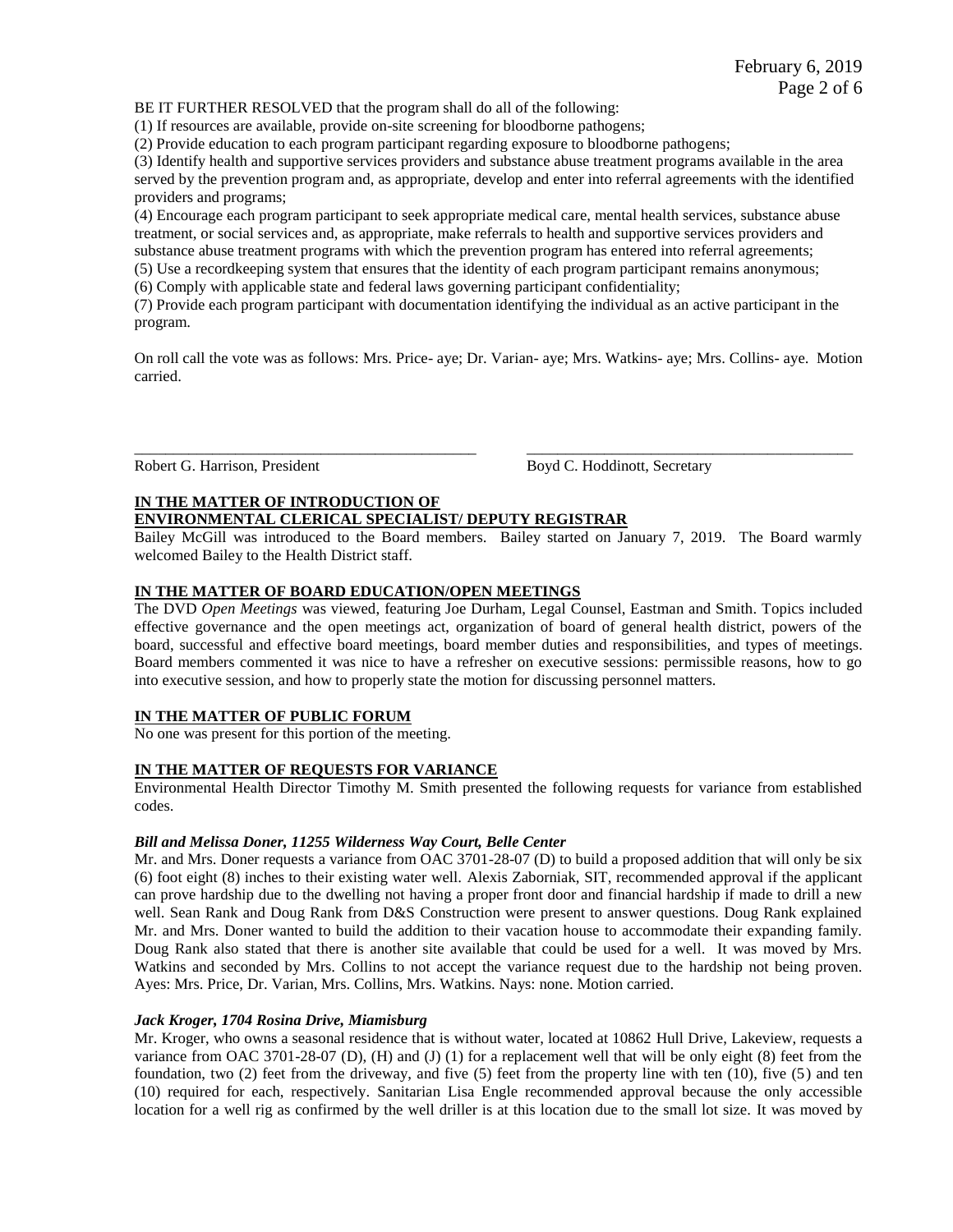Mrs. Price and seconded by Mrs. Collins that the Board grant the new variance. Ayes: Dr. Varian, Mrs. Watkins, Mrs. Collins, Mrs. Price. Nays: none. Motion carried.

#### **IN THE MATTER OF FOOD SERVICE UPDATES**

Environmental Health Director Timothy M. Smith updated the Board on the status of previous matters.

#### *68 Grill*, *1141 S. Main Street, Bellefontaine*

On December 27, 2018, Alexis Zaborniak, SIT, observed a third violation of OAC 3717-1-05.1(D) for a cup rinse station and an ice bin directly drained into an open floor drain without providing a proper air gap. Plumbing Inspector John Clary confirmed that a state-licensed plumber had corrected all air gaps.

#### *Little Caesar's #446, 1722 S. Main Street, Bellefontaine*

On December 17, 2018, David Miller, SIT, observed third notices of violation OAC 3717-1-06.1(A) for a stained wall behind the triple sink and OAC 3717-1-04.5(D) baking pans with dough buildup. The operator's seven (7) days from the receipt of the Board of Health's order occurred on January 24. Environmental Health Director Timothy Smith observed on February 5, 2019, a new FRP wall covering behind the triple sink and old baking pans had been replaced with new ones.

#### *2G's, 116 N. Main Street, Bellefontaine*

On December 20, 2018, Tim Smith, RS, observed a fifth violation of OAC 3717-1-04.4(A) for chest freezers with damaged lids, a fourth violation of OAC 3717-1-03.2(Q) for a ceiling leaking onto the chest freezers from a rooftop walk-in compressor, a third violation of OAC 3717-1-05.1(S) for a damaged men's restroom sink, and a critical violation of OAC 3717-1-05.1(D) for an ice machine installed without a proper air gap on the drain line. The operator's thirty (30) days from the receipt of the Board of Health's order will occur on February 12, 2019. On February 5, 2019, Environmental Health Director Timothy Smith observed all damaged chest freezers were removed, the roof-top walk-in condensing unit had been relocated and the refrigerant line rerouted through the wall and not the roof with half of the roofing replaced. The men's restroom sink had been replaced and proof of food certification training had been received. Failure to comply with proper air gapping of the ice machine drain and finishing the roofing will require the licensee to appear before the Board of Health at the next regular meeting.

#### *Michael's Pizza of West Liberty*, *110 S. Detroit Street, West Liberty*

On October 31, 2018, Sanitarian Mathew Stonerock, documented a third notice of violation OAC 3717-1-02.4(A)(2) for not having a Level Two "Manager's" certification in food protection. The operator's thirty (30) days from the receipt of the Board of Health's order occurred on January 12. Although the operator has provided evidence of attendance of a first class on February 5 at OSU Extension in Clark County, failure to comply by the deadline given has brought action against the licensee before the Board of Health for a license suspension hearing. It was moved by Mrs. Price and seconded by Dr. Varian to amend the January Board order for Michael's Pizza of West Liberty to allow time to finish the Level Two Food Service class. Ayes: Mrs. Watkins, Mrs. Collins, Dr. Varian, Mrs. Price. Nays: none. Motion carried.

#### *Desperados, 6857 Lima Street, Huntsville*

On December 10, 2018, David Miller, SIT, observed third violations of OAC 3717-1-04.4(B) for a non-smooth cutting surface on a food preparation table, and OAC 3717-1-06.1(A) for grease buildup around the hood and ceiling of the grill area and cracked floor tiles in the kitchen. The operator's seven (7) days from the receipt of the Board of Health's order occurred on January 27. Although a new cutting board was obtained and the hood area was cleaned, failure to comply with all of the cracked floor tiles has brought the licensee before the Board of Health for a license suspension hearing. After discussing the cracked floor tile being considered part of the January Board order or being a new find, the Board decided that the remaining cracked floor tile will be considered a new find. Therefore, no board decision was needed.

#### **Resolution 2019-05 – EMERGENCY Amended**

Environmental Health Director Timothy M. Smith explained **Resolution 2019-02,** which was approved at the January Board meeting, was a resolution to comply with the Ohio Department of Health's review of the recently submitted food code cost methodology. ODH is requiring that all noncommercial local food fees, when a fee reduction has been adopted by the Board of Health, must be exactly fifty percent (50%) less than the corresponding commercial local food fees of the same risk class. The proposal is for the following commercial risk class categories of C1S, C3S, C2L and C3L to have their local food fee amounts lowered one dollar to allow for whole dollar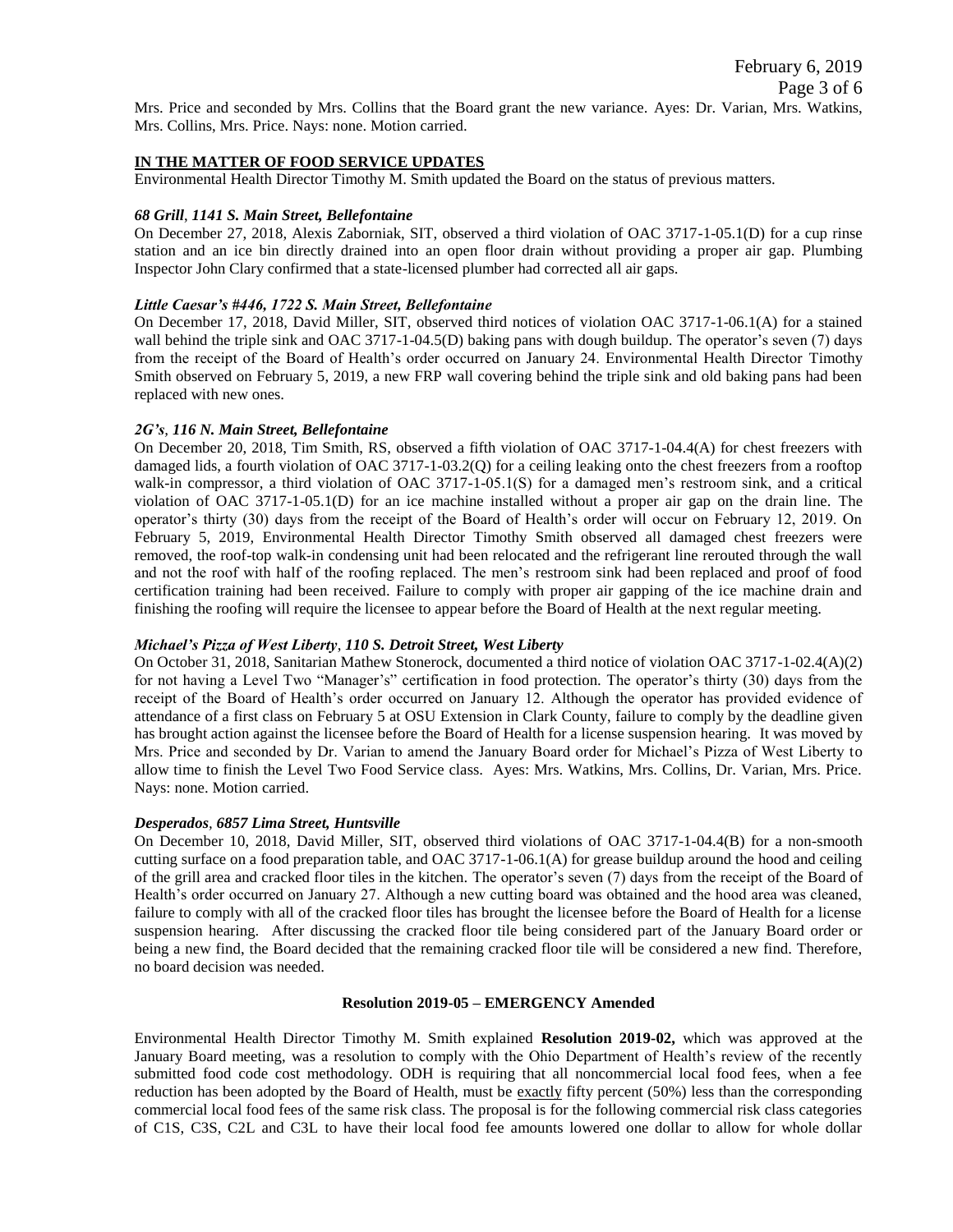amounts to remain after the fifty percent (50%) reduction has been applied to the corresponding noncommercial local food fees. This change also affected the plan review fees which are also to be set at the same fifty percent (50%) rate. The matter required an emergency resolution at last month's meeting because the applications for the annual food license renewal had to be mailed prior to February 1, which occurred before this month's Board of Health meeting. It was moved by Dr. Varian and seconded by Mrs. Price to declare this change required an emergency approval vote at this board meeting. Ayes: Mrs. Watkins, Mrs. Collins, Mrs. Price, Dr. Varian. Nays: none. Motion carried.

A Resolution amending Resolution 2019-02 for Regulation No. 40, a regulation establishing fees for the Public Swimming Pool, Public Spa, Special Use Pool, Recreational Vehicle Park, Recreation Camp, Combined Park Camp, Food Safety, Sewage Treatment, Private Water System, and Infectious Waste environmental health program in the health district.

BE IT RESOLVED by the Board of Health of the Logan County Health District that Section 1 of Regulation Number 40 be amended to wit:

#### SECTION 1

1.5 Commercial Food Service, Retail Food Establishment, Food Vending, Mobile and Temporary Food operators shall be charged a local license fee according to the following categories:

|                           | <b>COMMERCIAL</b>        |                                 |
|---------------------------|--------------------------|---------------------------------|
| $<$ 25,000 sq. ft.        |                          | $>25,000$ sq. ft.               |
| Level 1 \$160.00          |                          | Level 1 \$234.00                |
| Level 2 \$182.00          |                          | Level 2 \$246.00                |
| Level 3 \$350.00          |                          | Level 3 \$884.00                |
| Level 4 \$446.00          |                          | Level 4 \$938.00                |
| <b>VENDING</b><br>\$18.94 | <b>MOBILE</b><br>\$98.00 | <b>TEMPORARY</b><br>\$37.00/day |

Operators of Non-commercial Food Services shall be charged local license and Plan Review fees that are 50% of the local commercial food license fee according to the following categories:

- 1. Plan Review and Water Samples
- 2. Plan Review Fee

| Level |          | Comm. < 25,000 sf Non-Comm./Plan Review Comm. > 25,000 sf Non-Comm./Plan Review |          |          |
|-------|----------|---------------------------------------------------------------------------------|----------|----------|
|       | \$160.00 | \$80.00                                                                         | \$234.00 | \$117.00 |
|       | \$182.00 | \$91.00                                                                         | \$246.00 | \$123.00 |
|       | \$350.00 | \$175.00                                                                        | \$884.00 | \$442.00 |
|       | \$446.00 | \$223.00                                                                        | \$938.00 | \$469.00 |

It was moved by Dr. Varian and seconded by Mrs. Price to adopt this emergency amended resolution. On roll call the vote was as follows: Mrs. Watkins- aye; Mrs. Collins- aye, Mrs. Price- aye, Dr. Varian- aye.

This Resolution is hereby declared adopted on this  $6<sup>th</sup>$  day of February in the year 2019, and shall be in full force and effective retroactive to February 1, 2019.

\_\_\_\_\_\_\_\_\_\_\_\_\_\_\_\_\_\_\_\_\_\_\_\_\_\_\_\_\_\_\_\_\_\_\_\_\_\_\_ \_\_\_\_\_\_\_\_\_\_\_\_\_\_\_\_\_\_\_\_\_\_\_\_\_\_\_\_\_\_\_\_\_\_\_\_\_

Robert G. Harrison, President Boyd C. Hoddinott, Secretary

#### **Operation and Maintenance (O&M) Program Applications**

Beginning this month, a pilot O&M program will be introduced only for property owners in Lake Township that have private sewage disposal systems. The new operation permit applications are being mailed and have a tear off portion that is to be completed and returned with the \$50 O&M fee. The fee can be paid by check or credit card but the completed application, which will be used to help assess the type of system, must accompany the payment in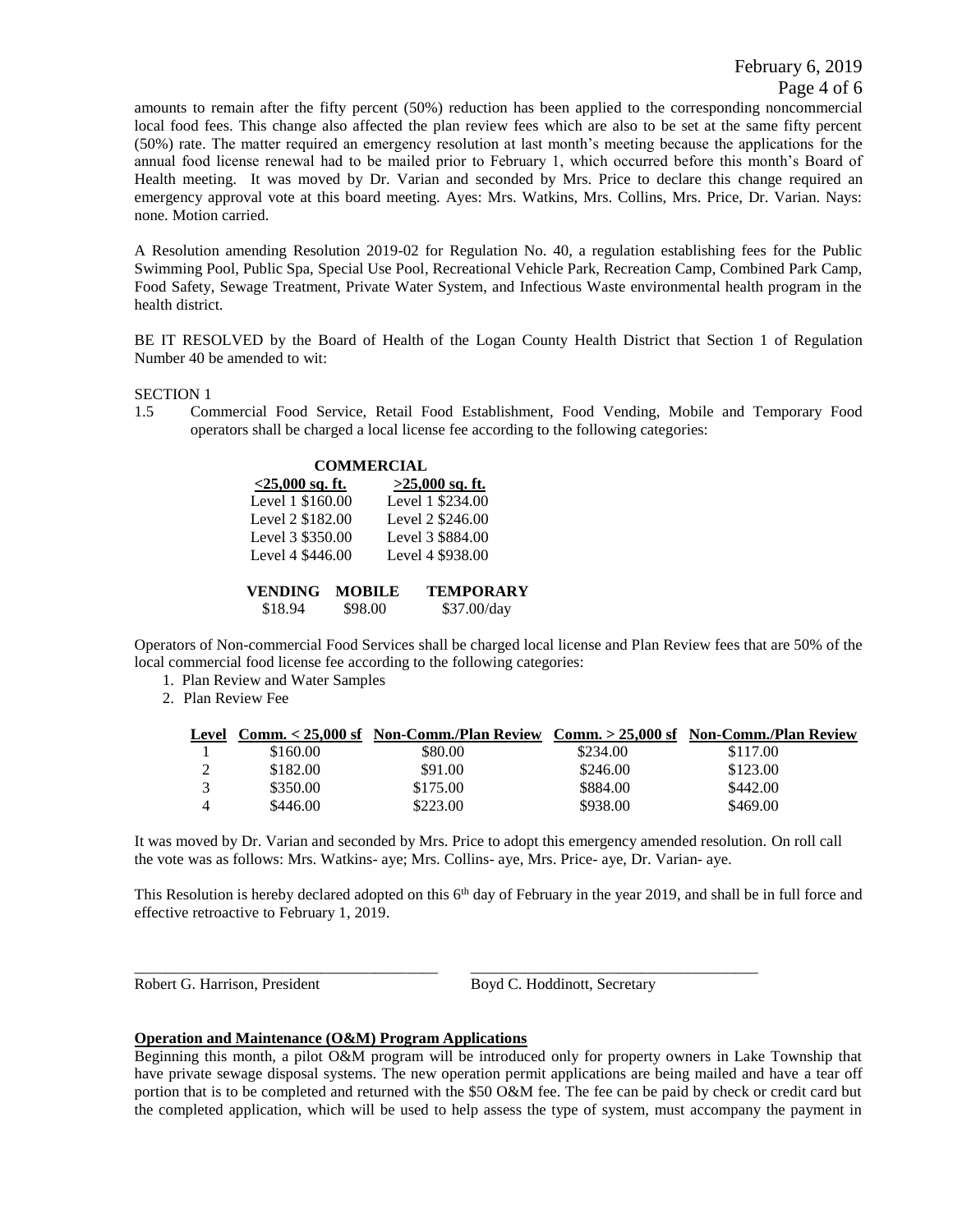order to have the O&M permit issued. The health district's website (loganhealth.org) has further information about this state-mandated program that will next be expanded to the entire county.

# **IN THE MATTER OF NURSING REPORT**

Nursing Director Kelly Reaver presented the monthly nursing report.

- Staff has given 138 Hepatitis A & B (Twinrix) to inmates and Hepatitis A to staff at the Logan jail since July 2018. Currently Ohio has 1531 cases in 67 counties.
- The Logan County Health District will offer Narcan trainings starting January 31, 2019, which includes education on the risk factors, signs of an overdose, information on Narcan, and how to administer.
- The Logan County Health District, Dr. Robson and Community Health and Wellness are collaborating to provide a Dental Clinic in the spring of 2019. It will be open for adults that have no dental insurance and have not been seen by a dentist in the last year.
- CMH numbers have increased. CMH contacts for 2018 were 752 compared to 424 in 2017; visits were 55 for 2018 and 53 in 2017.
- Newborn home visits are down at 71 in 2017 compared to 118 in 2018.
- Immunizations remain on a steady decline with children and an increase in adults.
- WIC total participants are down from 657 in 2017 and 614 in 2018.
- Infectious disease numbers are still up compared to last year. The infectious disease stat sheet was presented (see Notes to Minutes).
- Hepatitis A and Hepatitis B educational materials were provided (see Notes to Minutes).

Mrs. Reaver then offered the following nursing division statistics for the month of December:

Public Health: 6 active elevated lead cases; 14 TB skin tests; 7 BCMH visits/67 contacts; 3 newborn home visits; 0 bereavement contact/0 visits; 1 HIV clinic

Immunization Program: 24 child clients; 12 adult clients; 27 flu shots

Women, Infants and Children: 33 new clients; 58 recertifications; 528 total participants

Communicable Disease: 26 confirmed- chlamydia (17); gonorrhea (1); hepatitis B (0); hepatitis C (4); influenza (1); other (3)

Health Education: 4 public classes

## **IN THE MATTER OF PLANNING UPDATES**

Deputy Health Commissioner Donna Peachey reviewed the 2018 performance measures and the 2019 performance measures. Discussion followed that the staff have picked measures of importance to track and the goals are high. Mrs. Peachey stated that the staff picked their own measures and goals and feel confident that the goals are achievable. Mrs. Peachey also presented the quality improvement projects that have been completed from 2015 to January 2019. The three types of quality improvement tools have been utilized: full project, quick and simple project, and process mapping tool. Timesheet simplification, environmental health mileage project, and the immunization project used the full project tool. The quick and simple projects were de-clutter front lobby and stats simplification. The sewage program flow, credit card implementation, grant process simplification, and the operation and maintenance process used the process mapping tool. It was discussed that staff see the benefit of taking the time to discuss processes to understand the whole picture in order to solve problems or to improve the process for all involved.

## **IN THE MATTER OF FINANCIAL REPORT REVIEW**

Director of Business Operations Christina Bramlage presented financial reports for December 2018. Expenses were typical for year-end; salaries, fringes, and travel are the majority of expenses paid since the county has a cut-off two weeks before December 31 in order to close out their books. Revenue was normal with the WIC payment in December being received. It was moved by Mrs. Collins and seconded by Mrs. Price that the Board authorize President Harrison to approve review of the reports. Ayes: Dr. Varian, Mrs. Watkins, Mrs. Price, Mrs. Collins. Nays: none. Motion carried.